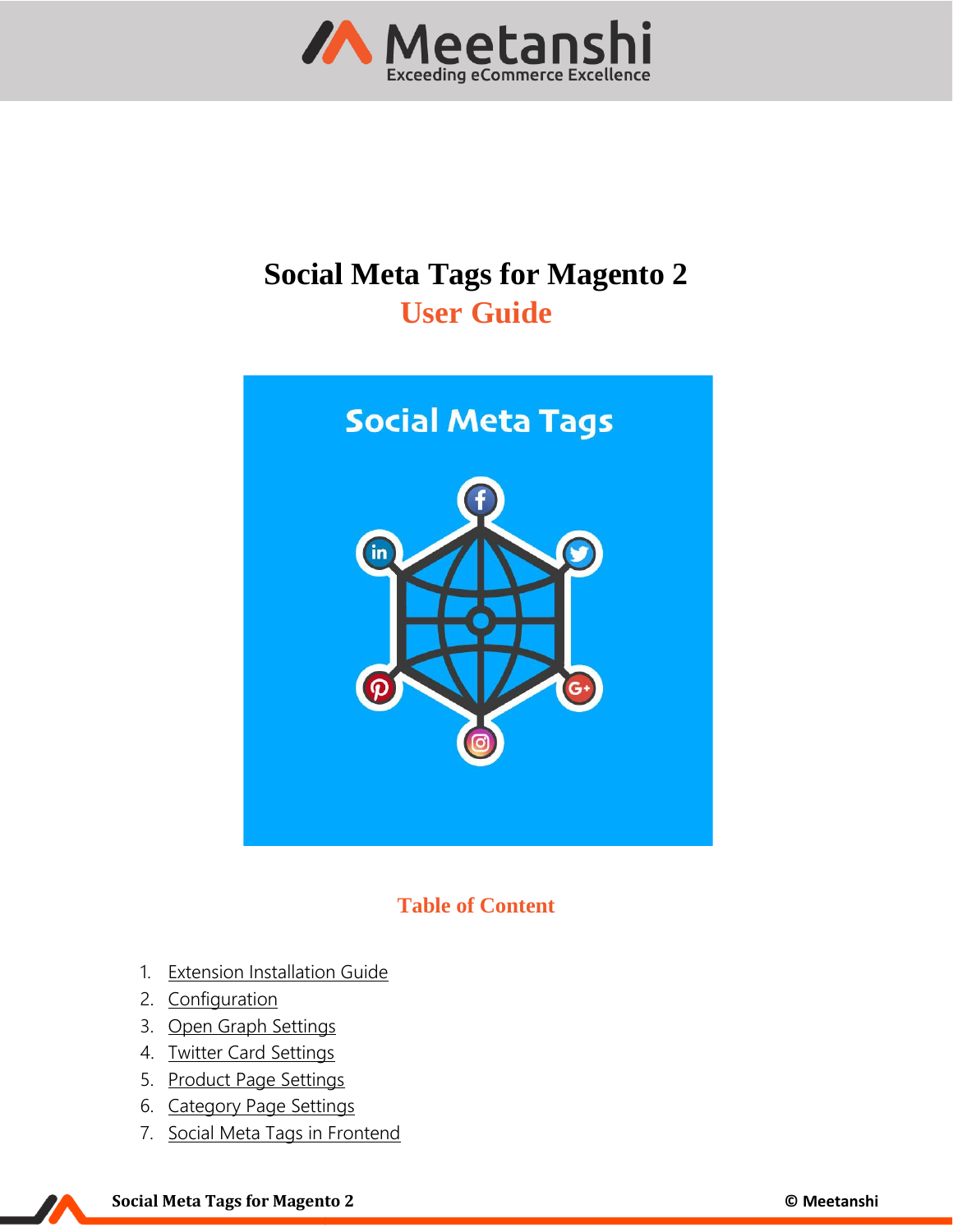

## <span id="page-1-0"></span>**1. Extension Installation**

- Create a folder structure in Magento root as app/code/Meetanshi/Anz
- Download and extract the zip folder and upload our extension files to the app/code/Meetanshi/Anz via FTP.
- Login to your SSH and run below commands step by step:
	- o php bin/magento setup:upgrade
	- $\circ$  For Magento version 2.0.x to 2.1.x php bin/magento setup: static-content: deploy
	- o For Magento version 2.2.x & above php bin/magento setup:static-content:deploy –f
	- o php bin/magento cache:flush

### <span id="page-1-1"></span>**2. Configuration**

To configure the extension, login to Magento backend, move to **Stores** → **Configuration** → **Social Meta Tags** where you can find various settings to configure the extension.

- **Social Meta Tags:** Enable or disable the Social Meta Tags extension from here.
- **Price for Bundled Products:** Select the option to display no price, minimum or maximum price accordingly for the bundled products.
- **Product Image Fallback:** Select the order of image fallback from dropdown menu. This order is the priority for the image to fetch and display for product pages if not set individually. You can also set the custom option for custom image attributes.

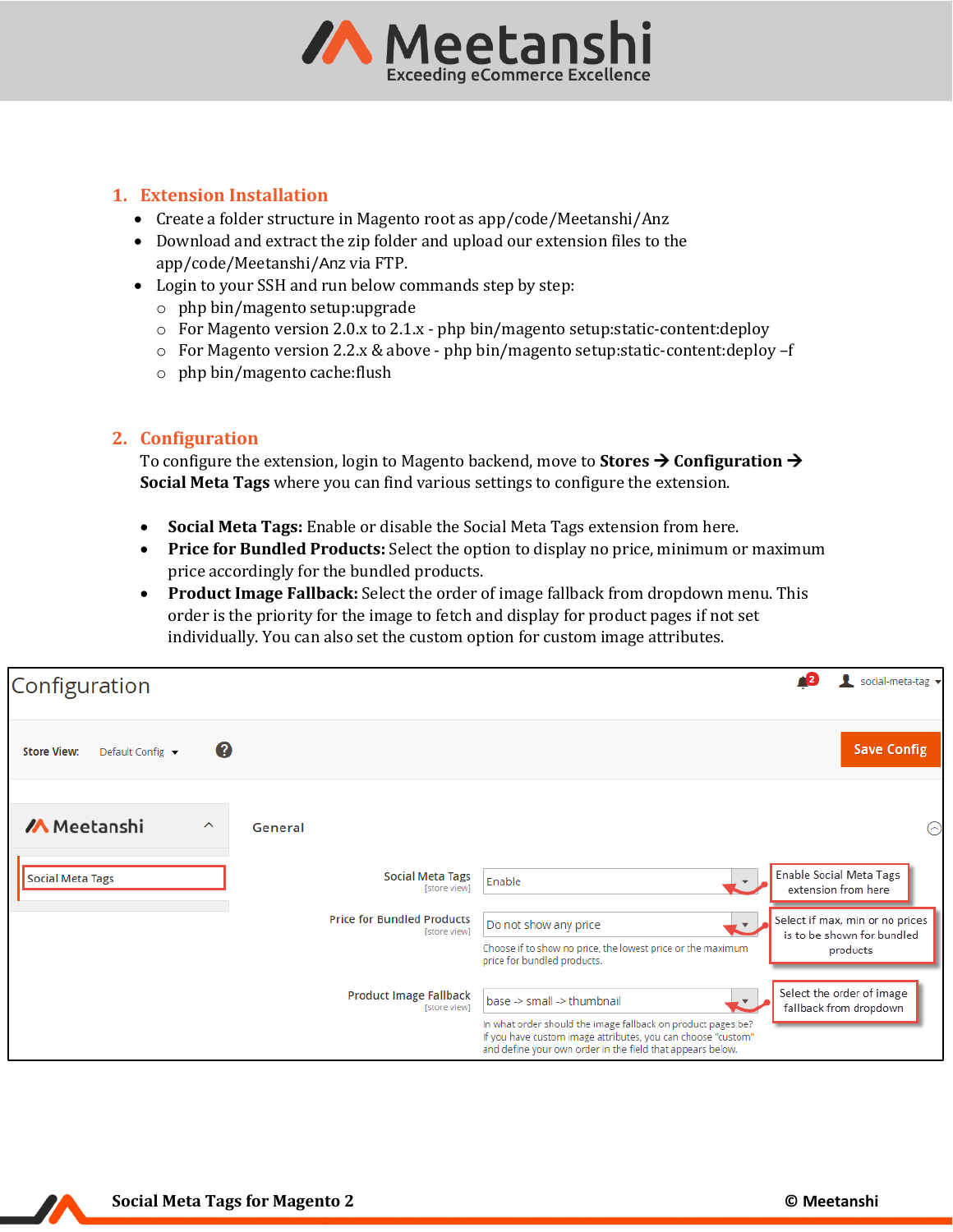

## <span id="page-2-0"></span>**3. Open Graph Settings**

Open graph Meta tags allows controlling how your webpage shows up when shared on Facebook.

- **Open Graph:** Enable Open Graph Tags.
- **Application ID/Key:** Enter the Application ID you got while registration at <https://developers.facebook.com/docs/apps/>
- **Enable Product Type:** Enable the option to allow sharing additional product attributes on social media.
- **Fallback Image:** Upload the default fallback image. This image is used for social sharing if no product fallback image is found.

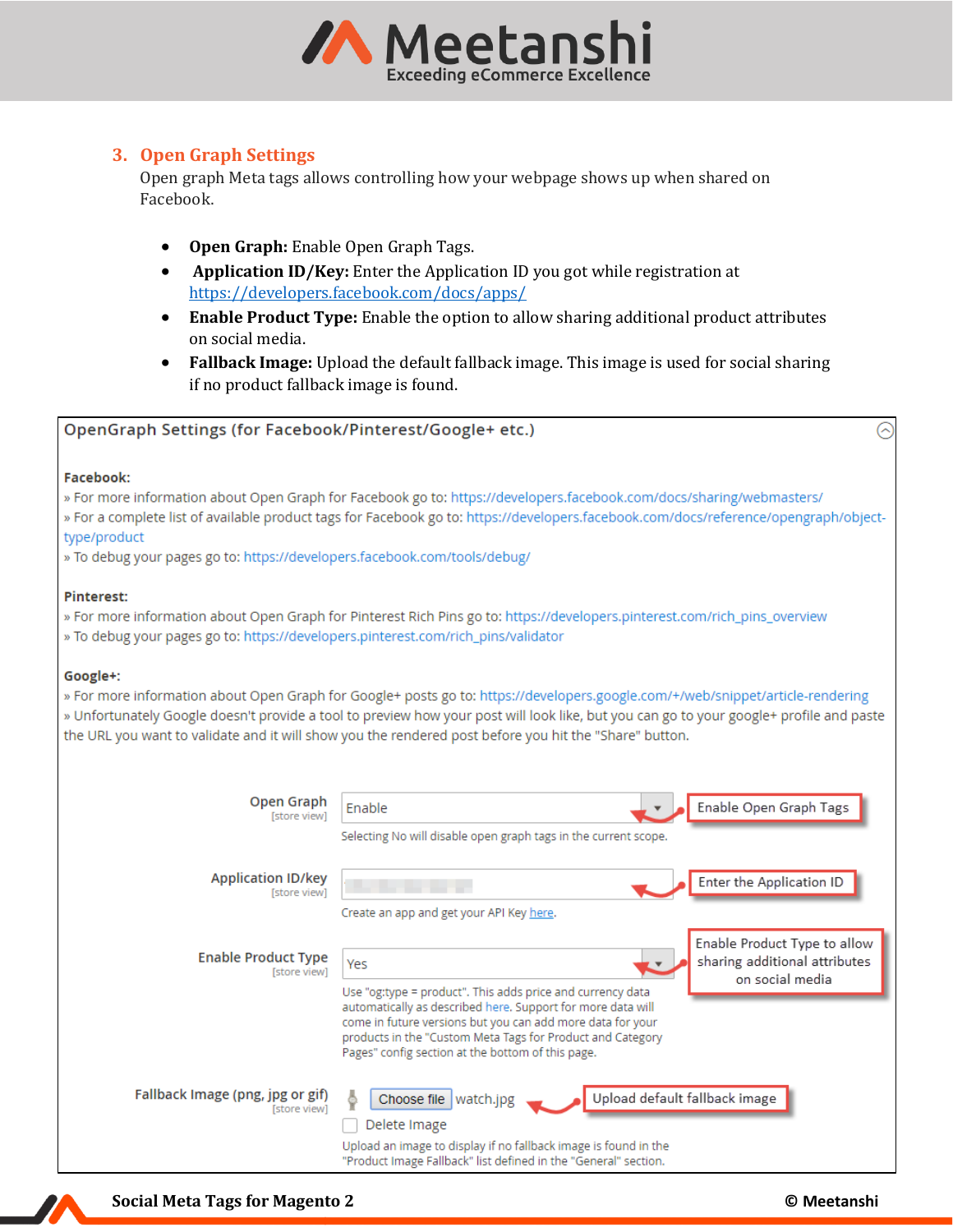

## <span id="page-3-0"></span>**4. Twitter Card Settings**

Twitter Card allows sharing additional media on Twitter for enjoying more traffic!

- **Twitter Card:** Enable Twitter Card.
- **Twitter Username:** Enter the Twitter username of the website
- **Author:** Enter the author's username.
- **Twitter Card Type for CMS Pages:** Select the Twitter card type for CMS Pages.
- **Twitter Card Type for Categories:** Select the Twitter card type for categories.
- **Twitter Card for Products:** Select the Twitter card type for products.
- **Use Thumbnail Image for Summary Card:** Enable it if you want to use thumbnail image for summary card. By enabling this option, the thumbnail image is used instead of the image set in the product image fallback option. However, the same will be used if no thumbnail image is found.
- **Fallback Image:** Upload the default fallback image.

| <b>Twitter Card Settings</b>                                                         |                                                                                                                                                                                                                                                                  |                                                             |
|--------------------------------------------------------------------------------------|------------------------------------------------------------------------------------------------------------------------------------------------------------------------------------------------------------------------------------------------------------------|-------------------------------------------------------------|
| started.html<br>» To debug your pages go to: https://cards-dev.twitter.com/validator | » For more information about Twitter Cards go to: https://developer.twitter.com/en/docs/tweets/optimize-with-cards/guides/getting-                                                                                                                               |                                                             |
| <b>Twitter Card</b><br>[store view]                                                  | Enable<br>Selecting No will disable tags for twitter in the current scope.                                                                                                                                                                                       | Enable Twitter Card                                         |
| <b>Twitter Username</b><br>[store view]                                              | @username for the website used in the card footer.                                                                                                                                                                                                               | Input the Twitter User<br>name of website                   |
| Author<br>[store view]                                                               | @username for the content creator / author.                                                                                                                                                                                                                      | Input the user name of<br>the author                        |
| <b>Twitter Card Type for CMS-Pages</b><br>[store view]                               | <b>Summary Card</b>                                                                                                                                                                                                                                              | Select Twitter Card Type<br>for CMS Pages                   |
| <b>Twitter Card Type for Categories</b><br><b>Istore view1</b>                       | <b>Summary Card</b>                                                                                                                                                                                                                                              | Select Twitter Card Type<br>for Categories                  |
| <b>Twitter Card Type for Products</b><br>[store view]                                | <b>Summary Card</b>                                                                                                                                                                                                                                              | Select Twitter Card Type<br>for Products                    |
| Use Thumbnail Image for Summary Card<br>[store view]                                 | No<br>When selecting Yes the module always tries to show the<br>thumbnail as first fallback in Summary Cards on category and<br>product pages. This overrides the "Product Image Fallback"<br>option, but will use it if no twitter or thumbnail image is found. | Choose to use thumbnail<br>Image for Summary Card or<br>not |
| Fallback Image (png, jpg or gif)<br>[store view]                                     | Upload default Fallback Image<br>Choose file   watch.jpg<br>Upload an image to display if no fallback image is found in the<br>"Product Image Fallback" list defined in the "General" section.                                                                   |                                                             |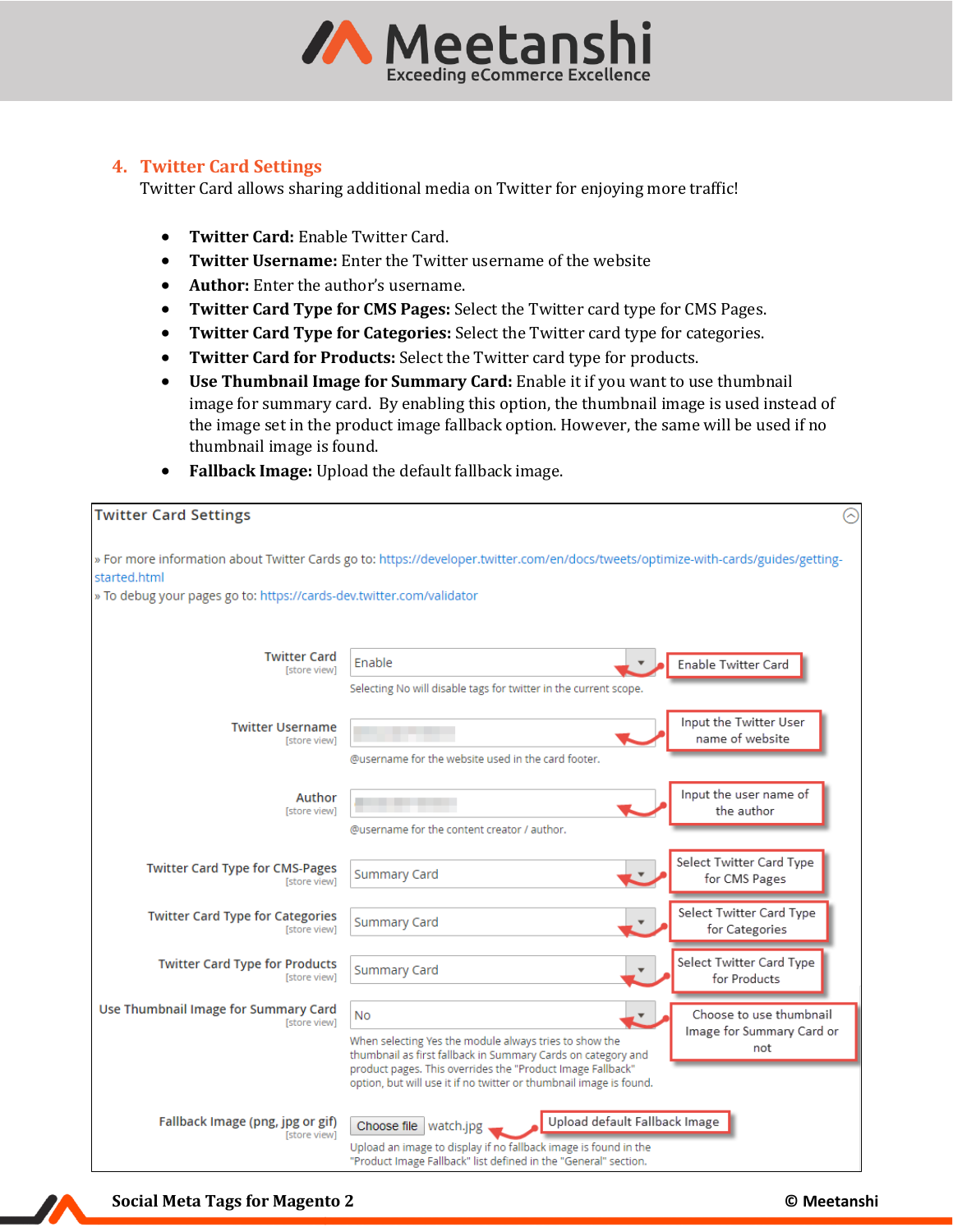

## <span id="page-4-0"></span>**5. Product Page Settings**

## • **Image Role Settings**

The image role is to be set from the **Catalog** → **Products** → **Select Product** → **Image**. It allows using the product image as Twitter Card image and Open Graph share image. Select the image role as shown below.

|                                                                                                                                                                              | $\times$                                                                                                                                                                                                                                                   |
|------------------------------------------------------------------------------------------------------------------------------------------------------------------------------|------------------------------------------------------------------------------------------------------------------------------------------------------------------------------------------------------------------------------------------------------------|
| <b>Image Detail</b><br>Select the roles to use the<br>image as Twitter Card Image<br>and Open Graph Share Image<br>from Catalog > Products ><br>Select Product > Image<br>30 | Alt Text<br>Role<br>✔ Twitter Card Image<br>✔ Open Graph Share Image<br>$\vee$ Base<br>$\checkmark$ Small<br>$\blacktriangledown$ Thumbnail<br>$\checkmark$ Swatch<br>Image Size<br>100 KB<br>Image<br>Resolution<br>967x1200 px<br>Hide from Product Page |
|                                                                                                                                                                              |                                                                                                                                                                                                                                                            |

77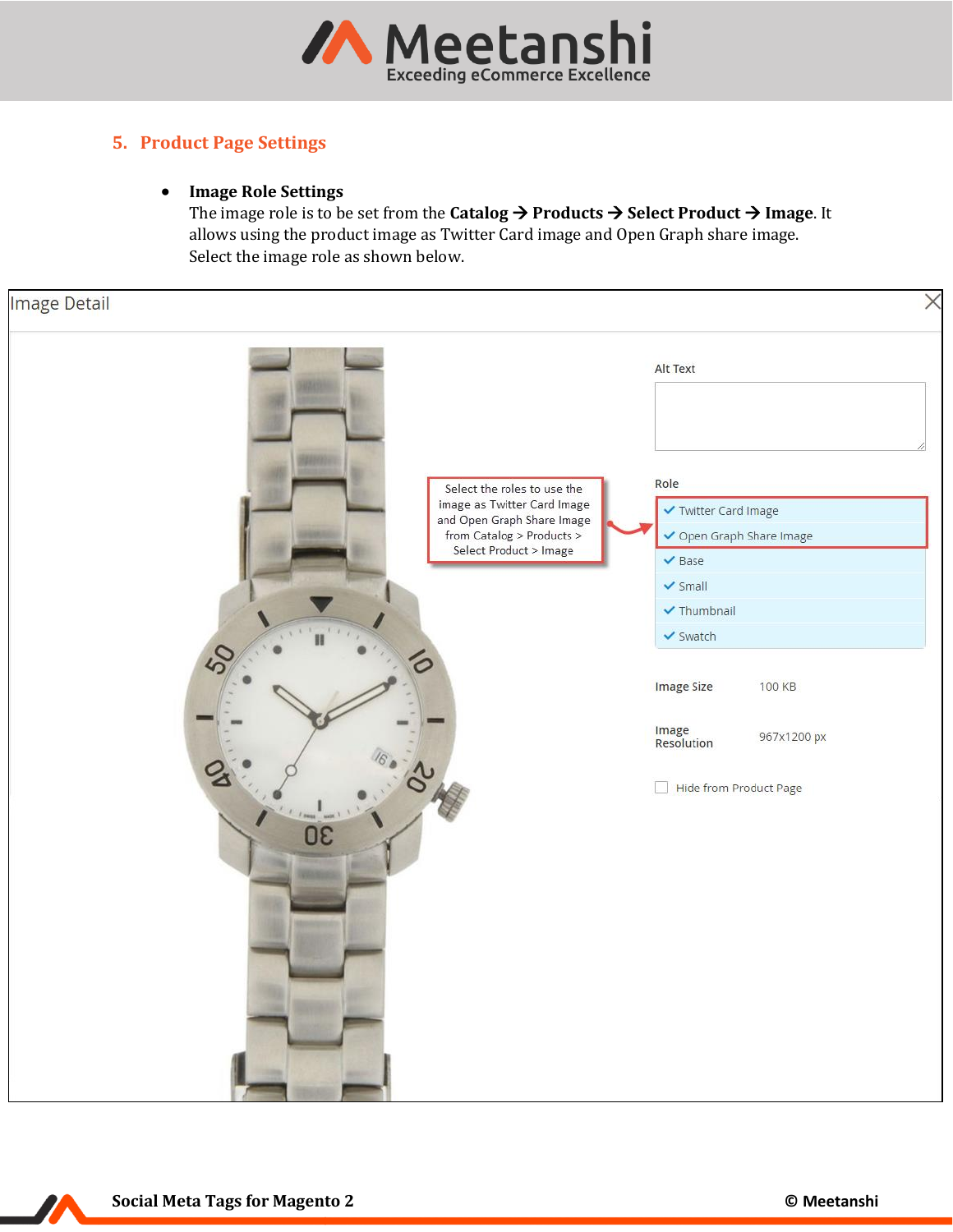

• **Search Engine Optimization Settings**

Configure the Social Meta tags information for each product page from **Catalog** → **Products** → **Select Product** → **Search Engine Optimization Settings**.

- o **Open Graph Title:** Enter the Open Graph title
- o **Open Graph Description:** Enter the Open Graph description.
- o **Twitter Title:** Enter the Twitter Card title.
- o **Twitter Description:** Enter the Twitter Card description.

| <b>Search Engine Optimization</b>             |                                                 | Social Meta Information for Product Page |                                             |
|-----------------------------------------------|-------------------------------------------------|------------------------------------------|---------------------------------------------|
| <b>Open Graph Title</b><br>[store view]       | Silver Watch                                    |                                          |                                             |
| <b>Open Graph Description</b><br>[store view] | Silver Watch<br>Colours Available<br>Order Now! |                                          | Input Open Graph title<br>and description   |
| <b>Twitter Title</b><br>[store view]          | Silver Watch                                    |                                          |                                             |
| <b>Twitter Description</b><br>[store view]    | Silver Watch<br>Colours Available<br>Order Now! |                                          | Input Twitter card title<br>and description |

 $\boldsymbol{r}$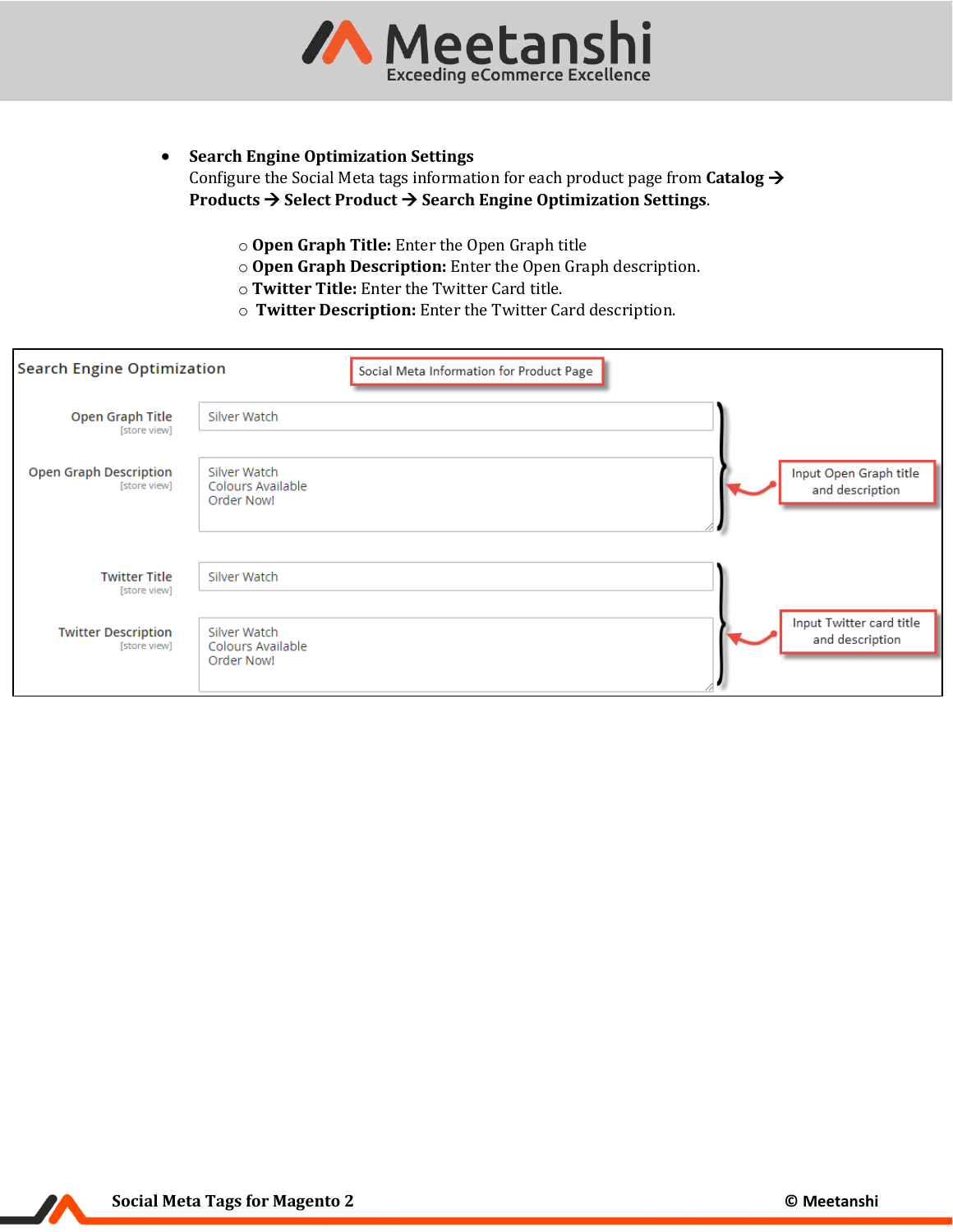

#### <span id="page-6-0"></span>**6. Category Page Settings**

Configure the social Meta tags information for category pages from **Catalog** → **Categories** → **Select Category** → **Social Meta Information**.

- **Open Graph Image:** Upload Open Graph image
- **Open Graph Title:** Enter the Open Graph title
- **Open Graph Description:** Enter the Open Graph description.
- **Twitter Card Image:** Upload twitter card image.
- **Twitter Title:** Enter the title for twitter
- **Twitter Description:** Enter the description for twitter

| <b>Social Meta Information</b> | Social Meta Information for Category Pages | ⊙                       |
|--------------------------------|--------------------------------------------|-------------------------|
|                                |                                            |                         |
|                                |                                            |                         |
| Open Graph Image               | Upload Open Graph image<br>Upload          |                         |
|                                |                                            |                         |
|                                |                                            |                         |
|                                |                                            |                         |
|                                |                                            |                         |
|                                |                                            |                         |
|                                |                                            |                         |
|                                |                                            |                         |
|                                | watch.jpg<br>564x700 21 KB                 |                         |
|                                |                                            |                         |
| Open Graph Title               | Watch                                      |                         |
|                                |                                            | Input Open Graph title  |
|                                |                                            | and description         |
| Open Graph Description         | Watches available in all colors!           |                         |
|                                |                                            |                         |
|                                |                                            |                         |
|                                |                                            |                         |
| <b>Twitter Card Image</b>      | <b>Upload Twitter Card Image</b><br>Upload |                         |
|                                |                                            |                         |
|                                |                                            |                         |
|                                |                                            |                         |
|                                |                                            |                         |
|                                |                                            |                         |
|                                |                                            |                         |
|                                |                                            |                         |
|                                | watch_1.jpg                                |                         |
|                                | 564x700 21 KB                              |                         |
|                                |                                            |                         |
| <b>Twitter Title</b>           | Watch                                      | Input Twitter title and |
|                                |                                            | description             |
| <b>Twitter Description</b>     | Watches available in all colors!           |                         |
|                                |                                            |                         |
|                                |                                            |                         |
|                                |                                            |                         |

70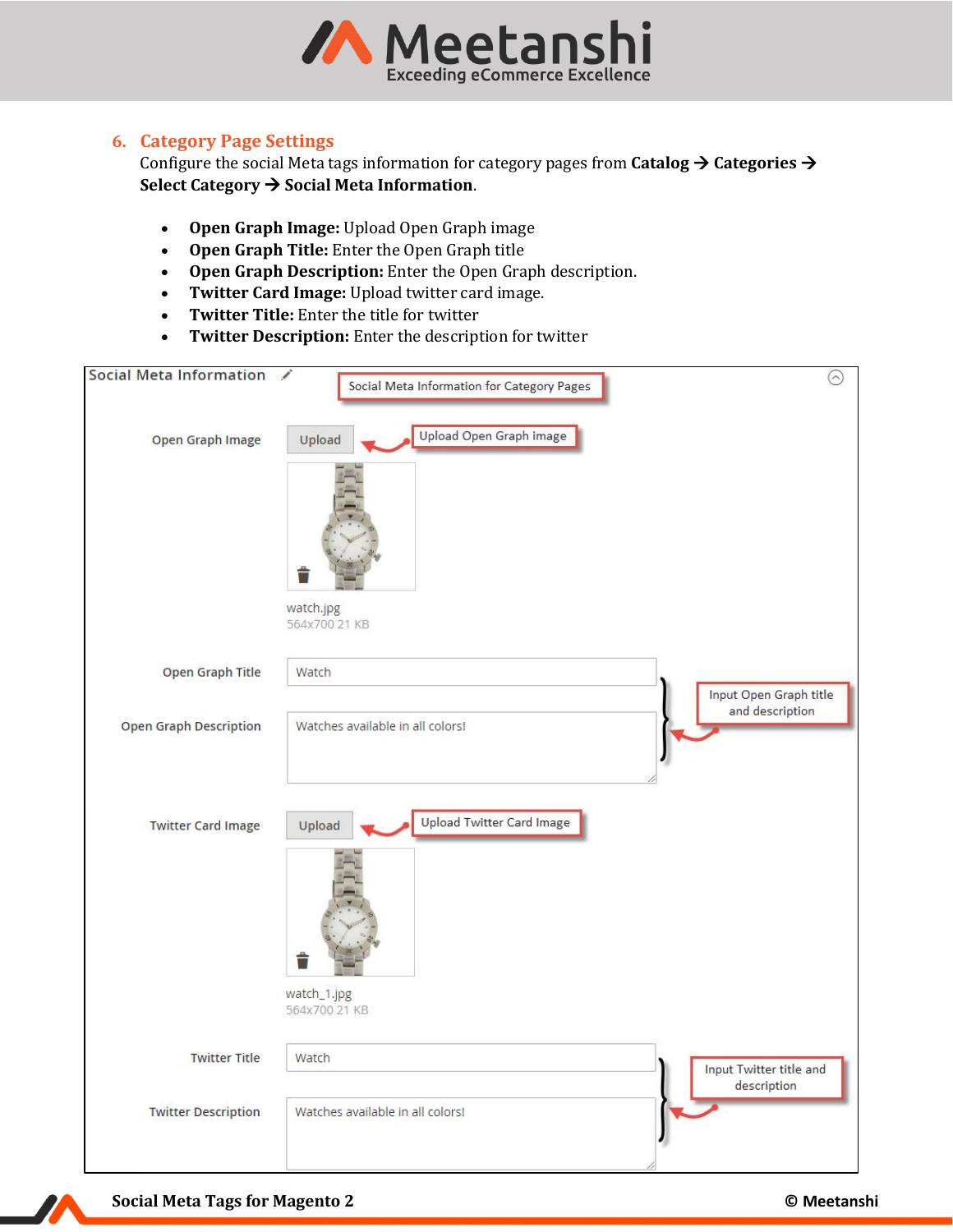

#### <span id="page-7-0"></span>**7. Social Meta Tags in Frontend**

Once the settings are configured as mentioned above, When the web store URL is shared on the social media such as Facebook, Twitter, Pinterest, etc., it will show social meta tags enabled while sharing.

#### • **Product Sharing in Facebook**